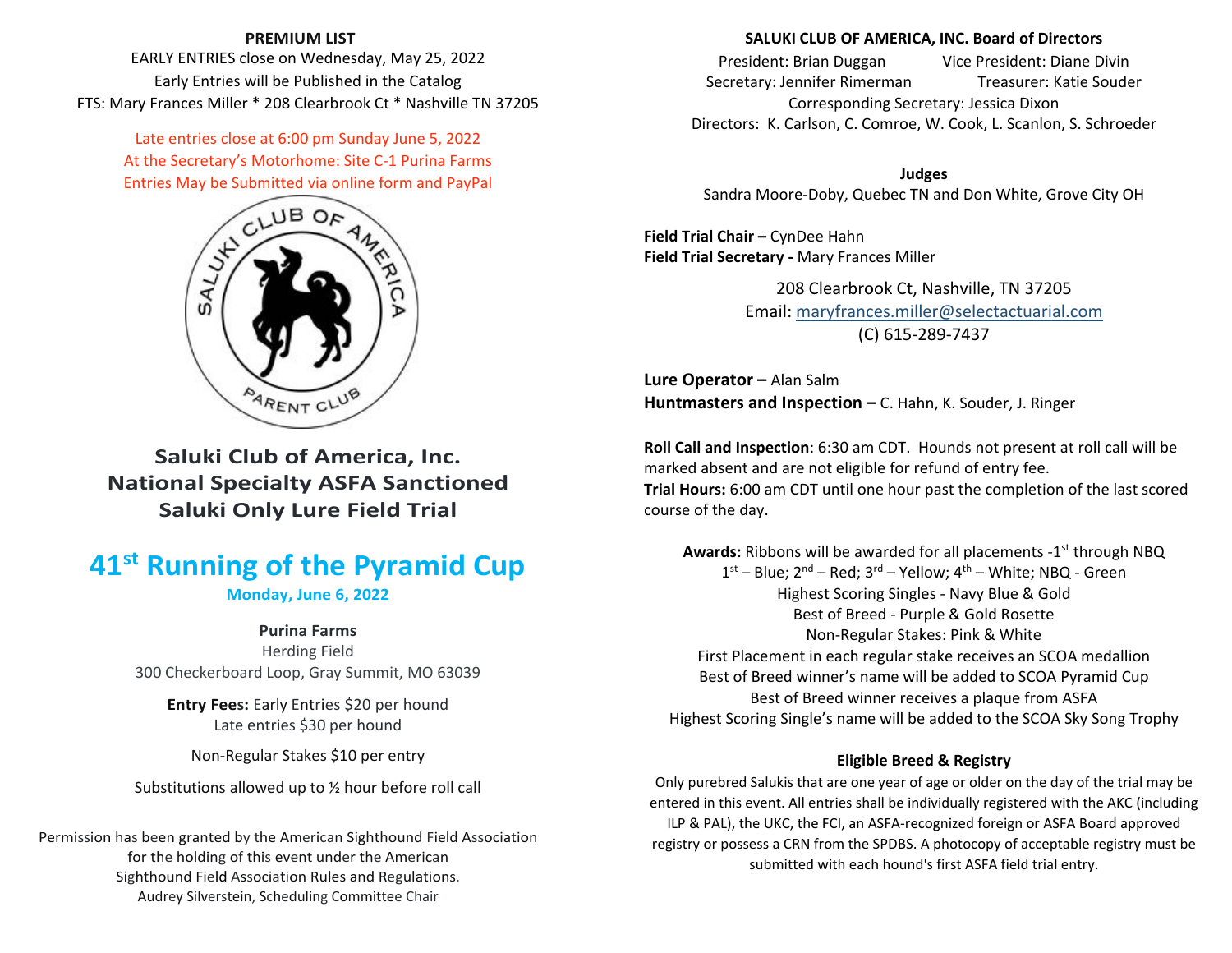### **How to Enter**

**Entries may be mailed, emailed or submitted via the online SCOA National Coursing Entry form: https://bit.ly/3LCFbqp PayPal: banker@salukiclub.org (Indicate "coursing entries")**

# **Entries submitted by mail: make check payable to SCOA**

# **EARLY ENTRIES must be received by Wednesday, May 25, 2022. Gate entries must be received by the FTS before 6:00 pm CDT June 5, 2022.**

Entries will be acknowledged by email provided an email address is provided. Incomplete, unsigned, or conditional entries WILL NOT be accepted. Entries received after 6:00 pm CDT June 5, 2022, WILL NOT be accepted. Entry forms by minor owner/handlers (under the age of eighteen years) must be signed/co-signed by a parent or guardian. Substitutes for lame or in-season hounds are allowed if the substitute has the same owner and the Field Secretary is notified at least one hour prior to roll call.

Any entry marked "First Time Entry" must be accompanied by <sup>a</sup> completed ASFA hound certification form or an AKC QC certificate (not required for entries in the Singles Stake). A photocopy of acceptable registry must be submitted with <sup>a</sup> hound's first ASFA field trial entry.

## **Stakes Offered**

**Open:** Any eligible Saluki that has met certification requirements, excluding ASFA Field Champions of record.

**Field Champion:** Any ASFA Field Champion Saluki.

**Veteran:** Any eligible Saluki that has met certification requirements whose age is at least seven years. Points go toward V‐FCh or V‐LCM titles.

**Single:** Any eligible Saluki including those disqualified to run in other stakes. Not eligible for Best of Breed. Salukis are eligible to earn TCP and CPX titles from the Singles stake.

**Breeder Stake:** Any two Salukis bred by the same person and designated at the time of entry. Salukis must be entered in Open, Field Champion or Veteran.

**Kennel Stake:** Any two Salukis owned and kenneled by the same person and designated at the time of entry. Salukis must be entered in Open, Field Champion or Veteran.

**Bench Stake:** Any Saluki with <sup>a</sup> conformation championship from the AKC or the CKC or a conformation grand champion title from the UKC. Salukis must be entered in Open, Field Champion or Veteran.

**Salukis entered in Singles are not eligible for non‐regular stakes. See 2022 Non‐Regular Stakes Entry form for additional Non‐ASFA non‐regular Stakes**

**Hound certification runs will not be offered at this trial.**

## **Important Information**

- All entries must be one year of age or over on the day of the trial.
- Stake will be split if the entry in any one stake is <sup>20</sup> or more hounds at the time of the draw.
- Bitches in season and lame hounds will be excused.
- Hounds not present at roll call will be scratched.
- Spayed, neutered, monorchid, or cryptorchid hounds may be entered.
- All hounds will run twice, in trios if possible or braces (except in the Single Stake), unless excused, dismissed or disqualified.
- Muzzles are not required. It is the responsibility of the owner to determine if their hound needs to be muzzled.
- Lure machine is battery powered, continuous loop. Back‐upequipment is available.
- Lure will consist of highly visible plastic strips.
- A fee of \$20 will be assessed for any returned checks.
- There will be <sup>a</sup> \$5 fine for any loose hounds on the field that is not part of the course in progress.
- There will be <sup>a</sup> \$15 fine for any owner/handler who does not clean up after their hound.
- Course will be reversed for finals and again for run‐offs and Best of Breed. SCOA reserves the right to alter the course as required by field or weather conditions
- Persons exhibiting conduct detrimental to ASF A/SCOA/anyhound(s) /other person(s) will be asked to leave the trial site.
- The field is completely fenced, but it is used as <sup>a</sup> pasture for cattle and sheep.
- Water will be available for cooling hounds; shade is limited
- Please park only in the herding field parking lot

**EMERGENCY VETERINARIANAnimal Emergency Clinic 314‐822‐7600**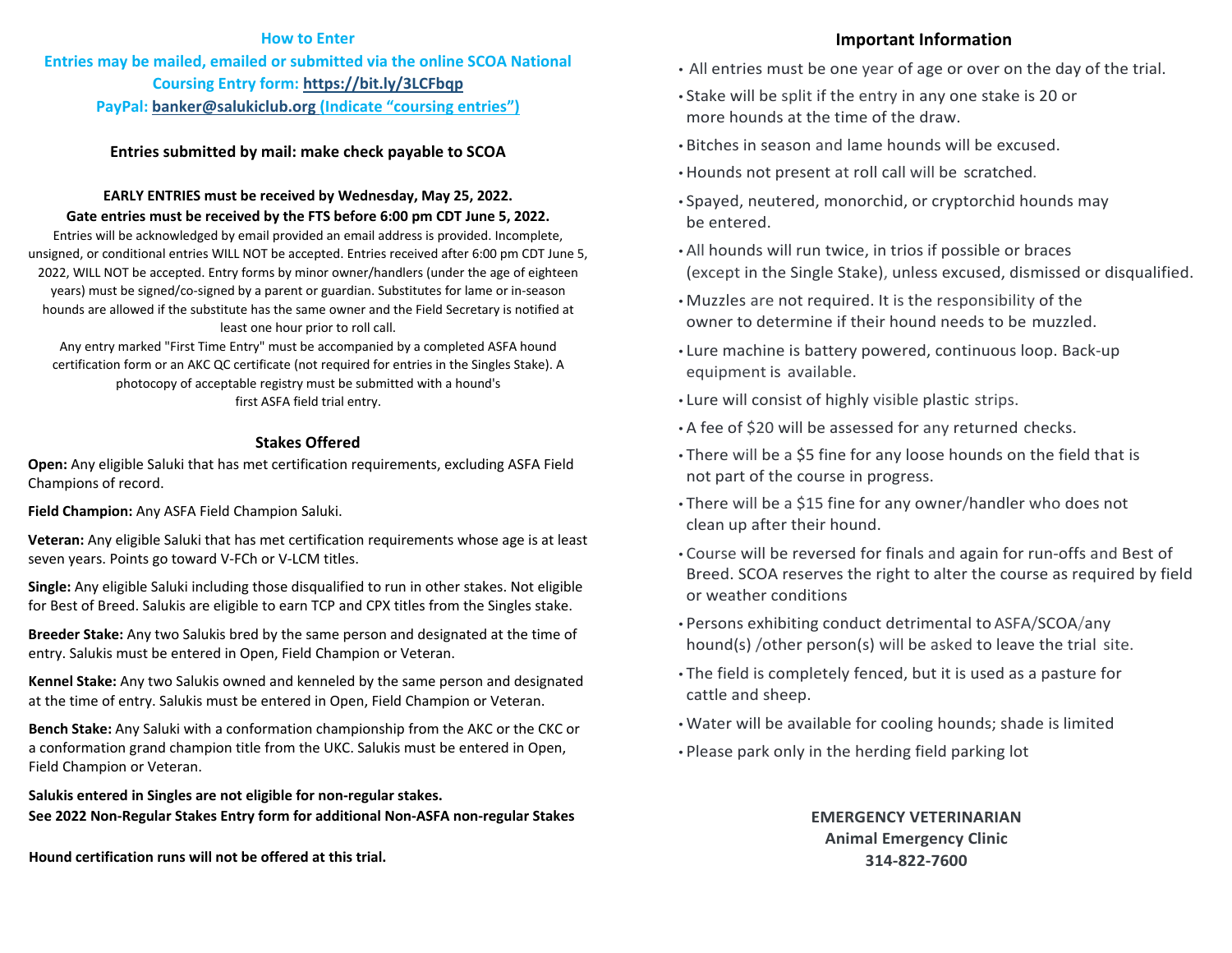*Course Plan*

*875 Yards*

# **DIRECTIONS TO PURINA FARMS**

**From St. Louis:** Take I‐44 west to the Gray Summit exit (Hwy 100). Go north on Hwy 100 until you spot Hwy MM and the Purina Farms sign. Turn left onto Hwy MM and go approx 3/4 mile until you reach the Purina Sheep & Cattle Barns on the left (silo on the right). Field is behind the barns.

**From Kansas City:** Take I‐70 east to the Warrenton exit (Hwy 47). Go south on Hwy 47 until you reach Hwy 100 in Washington. Turn left onto Hwy 100 and continue to I‐44. Go east on I‐44. Follow the directions above.

# **ACCOMMODATIONS**

**Motels and Camping:** Please visit the SCOA website www.salukiclub.org for information on accommodations for the National.



# *Telephone Pole*

# **DIRECTIONS FOR VETERINARIANS DURING THE DAY**

Pacific Animal Hospital, Dr. William Jones

450 West Flier Drive, Pacific MO 63069: (636) 257‐2100

From the Purina Farms entrance, turn right on Hwy MM, then turn right on Hwy 100. Cross over I‐44, then turn left on US‐66W/Osage Street. Go 2.7 miles to Flier Dr. and turn right. The hospital is the first building on the right.

## **EMERGENCY (After 6:00PM)**

Animal Emergency Clinic

9937 Big Bend Blvd, St. Louis MO 63122: 24 Hour (314) 822‐7600 From the Purina Farms entrance, turn right on Hwy MM, then turn right on Hwy 100. Take Interstate 44 East to Exit 278: Big Bend Road. Turn right on Big Bend Road. The Emergency Clinic is on the left hand side.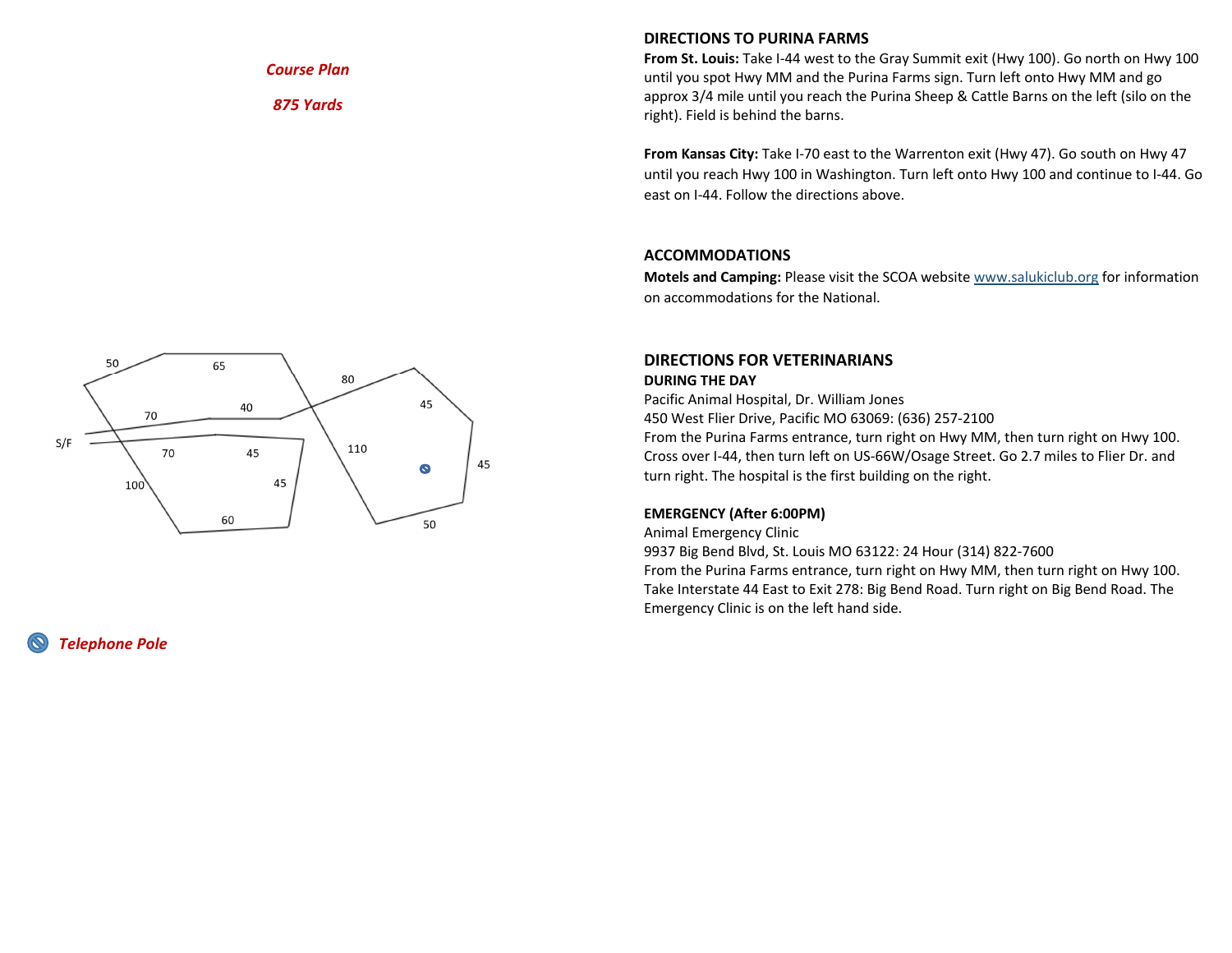# **OFFICIAL AMERICAN SIGHTHOUND FIELD ASSOCIATION ENTRY FORM**

**Saluki Club of America** Saluki Specialty ASFA Lure Field Trial

**Monday, June 6, 2022** 

**Early entries:** \$20 per hound, Non-regular stakes \$10 per entry **Early Entries Close: Wednesday, May 25, 2022** Late Entries: \$30 per hound, **close at 6:00 pm June 5, 2022** Make checks payable to *SCOA* in US funds only and mail with completed entry form to: Mary Frances Miller, FTS, 208 Clearbrook Ct, Nashville, TN 37205 Paypal entries: banker@salukiclub.org

Fee Paid The Field Secretary cannot accept conditional, unsigned, incomplete or unpaid entries; please check your completed entry carefully.

| Breed:<br>Saluki                                                                                                                                | Call Name:                                       |                                 |  |  |  |
|-------------------------------------------------------------------------------------------------------------------------------------------------|--------------------------------------------------|---------------------------------|--|--|--|
| Registered Name of Hound:                                                                                                                       |                                                  |                                 |  |  |  |
| Stake:<br><b>FCH</b><br>Veteran<br>Open                                                                                                         | Single                                           |                                 |  |  |  |
| Registration Number: (please write in registering body before number)                                                                           |                                                  |                                 |  |  |  |
| If possible, please<br>separate my hounds                                                                                                       | Date of<br>Sex:<br>Birth:<br><b>Bitch</b><br>Dog |                                 |  |  |  |
| Name of actual owner(s):                                                                                                                        |                                                  |                                 |  |  |  |
| Address:                                                                                                                                        |                                                  | Phone:                          |  |  |  |
| City:                                                                                                                                           | State:                                           | Zip:                            |  |  |  |
| E-mail (Optional – entries will be acknowledged by email if provided and legible)                                                               |                                                  | (Optional) Region of Residence: |  |  |  |
| Emergency Contact Name and Phone (Optional)                                                                                                     |                                                  |                                 |  |  |  |
| Check if this is the first ASFA trial for this hound. Attach a Hound Certification or waiver if entered in<br>Open, Veterans, Limited.          |                                                  |                                 |  |  |  |
| Check if this is a first-time entry, a copy of the official Registration of this hound must accompany this entry                                |                                                  |                                 |  |  |  |
| Check if any information has changed since the last ASFA trial entry. Regarding                                                                 |                                                  |                                 |  |  |  |
| Check if this hound has been dismissed within the last 6 trials entered. Must be marked in order to qualify for a<br>"clean" trial requirement. |                                                  |                                 |  |  |  |

I CERTIFY that I am the actual owner of this dog, or that I am the duly authorized agent of the actual owner whose name I have entered above. In consideration of the acceptance of this entry and the opportunity to have this dog judged and to win prize money, ribbons, or trophies, I (we) agree to abide by the rules and regulations of the American Sighthound Field Association in effect at the time of this lure field trial, and by any additional rules and regulations appearing in the premium list for this lure field trial. I (we) agree that the club holding this lure field trial has the right to refuse this entry for cause, which the club shall deem to be sufficient. I (we) agree to hold this club, its members, directors, governors, officers, agents or other functionaries, any employees of the aforementioned parties and the owner(s) of the trial premises or grounds harmless from any claim for loss or injury which may be alleged to have been caused directly or indirectly to any person or thing by the act of this dog while in or upon the lure field trial premises or grounds or near any entrance thereto and I (we) personally assume all responsibility and liability for any such claim, and I (we) further agree to hold the aforementioned parties harmless from any claim loss of this dog by disappearance, theft damage or injury be caused or alleged to be caused by the negligence of the club or any of the aforementioned parties or by the negligence of any person or any other cause or causes. I (we) certify and represent that the dog entered is not a hazard to person or other dogs. This entry is submitted for acceptance of the forgoing representations and agreements. **SIGNATURE** of owner or his agent duly authorized to make this entry

#### *AMERICAN SIGHTHOUND FIELD ASSOCIATION*  **HOUND CERTIFICATION**

**Rule effective October 1, 1994: Ch. V, Sec. 4 (a) OPEN STAKE:** *To be eligible to enter the open stake, a hound must have been certified by a licensed judge within the year preceding the closing date for the entry or have previously competed in the Open Stake.* This eligibility requirement also applies to a hound entered in the Limited or Veteran Stake, which has not competed in Open previously. Please complete this portion of this form and attach it to the entry form for the hound's first entry, including an entry for a Fun Trial.

Registered Name of Hound:

Registration Number: <br>
Registration Number:

Registered Owner's Name:

I hereby certify that on (date) \_\_\_\_\_\_\_\_\_\_\_\_\_\_\_\_\_\_, the above named hound completed a lure course of at least 500 yards, running with another hound of the same breed (or another breed with a similar running style). During the course the above named hound showed no inclination to interfere with the other hound. I further certify that I am a licensed judge for the ASFA.

Name of Licensed Judge:

Signature: 2008 Contract and Contract and Contract and Contract and Contract and Contract and Contract and Contract and Contract and Contract and Contract and Contract and Contract and Contract and Contract and Contract an

I hereby certify that the hound running in the certification course is the hound identified above and that information provided on this form is true and correct.

| Signature: | Date∶ |  |
|------------|-------|--|
|            |       |  |

Owner or Authorized Agent of Hound This certification form must be attached to the entry form the first time this hound is entered in an open, limited, or veteran stake. Any hound entered in open, limited, or veteran (as a first time entered hound), which has not been certified, shall be declared ineligible by the records coordinator and shall forfeit any points and placements awarded.

#### **PLEASE RETAIN A COPY FOR YOUR RECORDS.**

#### *AMERICAN SIGHTHOUND FIELD ASSOCIATION* **HOUND CERTIFICATION WAIVER**

**Waiver of Requirement:** *This requirement will be waived for a hound that has earned a lure coursing or racing title from another recognized organization, if such title requires competition, and if a waiver for such title has been approved by the ASFA, or a CKC Hound Certification Form.* If your hound qualifies for a waiver, complete this portion of this form and attach it to your entry form. Proof of waivers must accompany this certification form.

Registered Name of Hound: Registration Number: example and the set of the Breed: Registered Owner's Name: **CKC**: FCH FCHX

**AKC**: QC SC FC

Hound Certification previously submitted.

I hereby certify that the hound identified above has completed the requirements for the title indicated above (or that the required Certification was previously submitted) and that the information provided on this form is true and correct.

Signature: \_\_\_\_\_\_\_\_\_\_\_\_\_\_\_\_\_\_\_\_\_\_\_\_\_\_\_\_\_\_\_\_\_\_\_\_\_\_\_\_\_\_\_\_\_\_\_ Date:

Owner or Authorized Agent of Hound